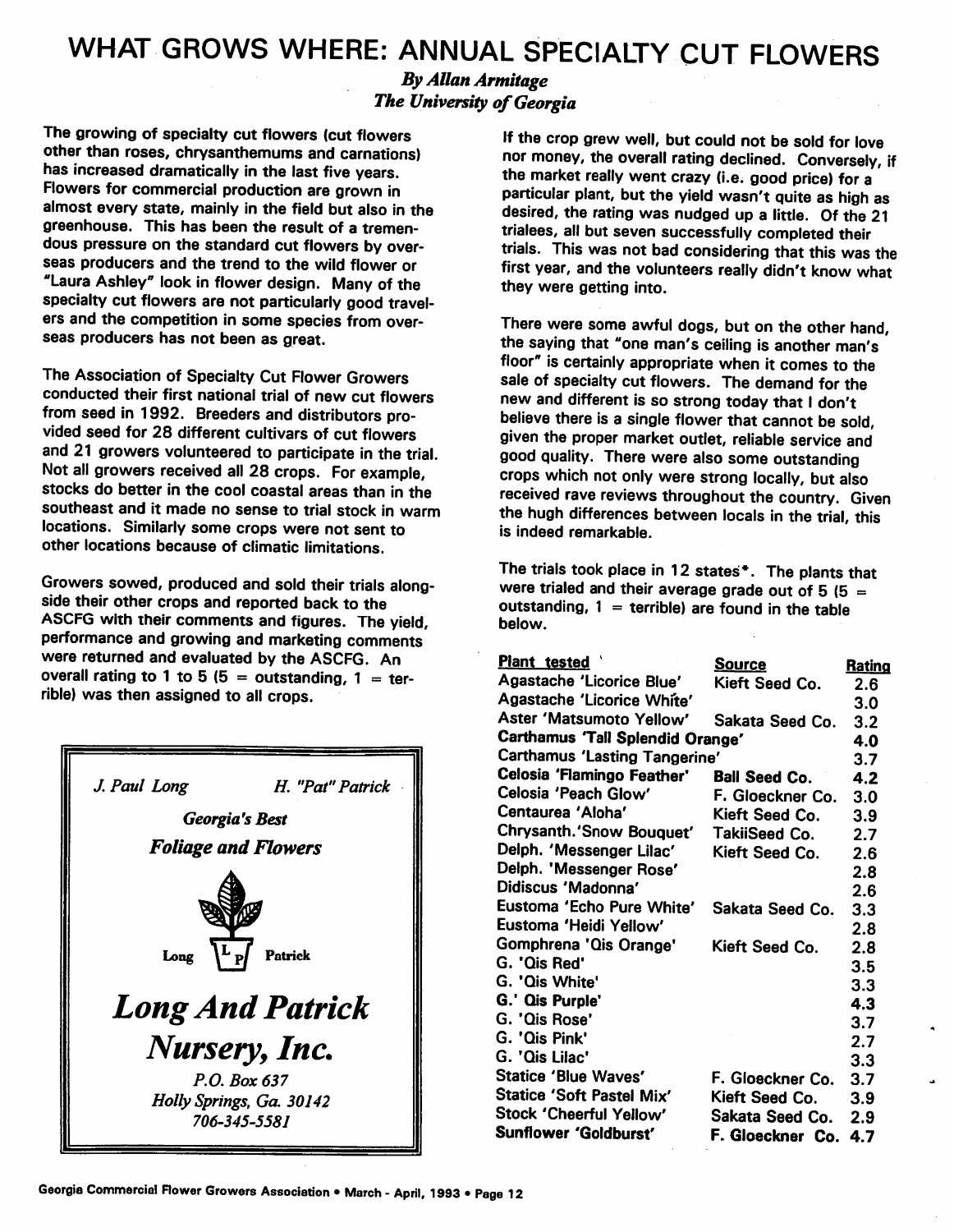As can be seen, some were far better than others. However, even though the average rating for some species (cultivars) may not look extremely outstand ing, they may have performed well in certain loca tions.

Plants which can be recommended for a wide part of the country are:

**Carthamus** 'Tall Splendid Orange', (Sakata) is a wonderful orange-flowered safflower with good shelf life and market appeal. Better than other safflowers previously seen.

**Celosia** 'Flamingo Feather', (Ball is the first cultivar of wheat celosia available to the cut flower grower). This was, in many growers' words, "a real find... made doing the trials worthwhile." Flowering in spring, early summer and fall (in milder climates), this is a wonderful plant for fresh and dried flower grow ers.

**Gomphrena** 'Qis Purple' (Kieft), provided excellent color and good productivity. Gomphrena has been a stable for dried growers and the Qis series looked good, but 'Qis Purple' was a winner throughout the country.

**Helianthus** (Sunflower) 'Goldburst' (Gloeckner) was the winner in the trial sweepstakes. With an overall rating of 4.7, everyone who grew this, loved it. Four to five foot tall plants provided large yellow double flowers with no effort at all. Marvelous from Georgia to New York.

These nation-wide trials are a good thing for the cut flower industry. While individuals must evaluate their own climates, soils and markets, such trials help to highlight the good cultivars, introduce new crops, and help the new and unusual become mainstream in a short time. Congratulations to the ASCFG for undertaking such an initiative.

\* For more detailed information about the trials, contact the Association of Specialty Cut Flower Growers, 155 Elm St., Oberlin, OH 44074.



**Flowers are worth a thousand words**



*Cal Gary Cielaszyk 1-800-768-9514*

*We Specialize in Weddings*

*FLOWERS, INC*

*Tropicals Cut Flowers Foliage Potted Plants* **2145 W. Broad St. Athens, Georgia**

*Wholesale and Retail*

**Delivery** to all of North Georgia

**Full Service Florist Shop Serving Our Customersfor over 30 years**